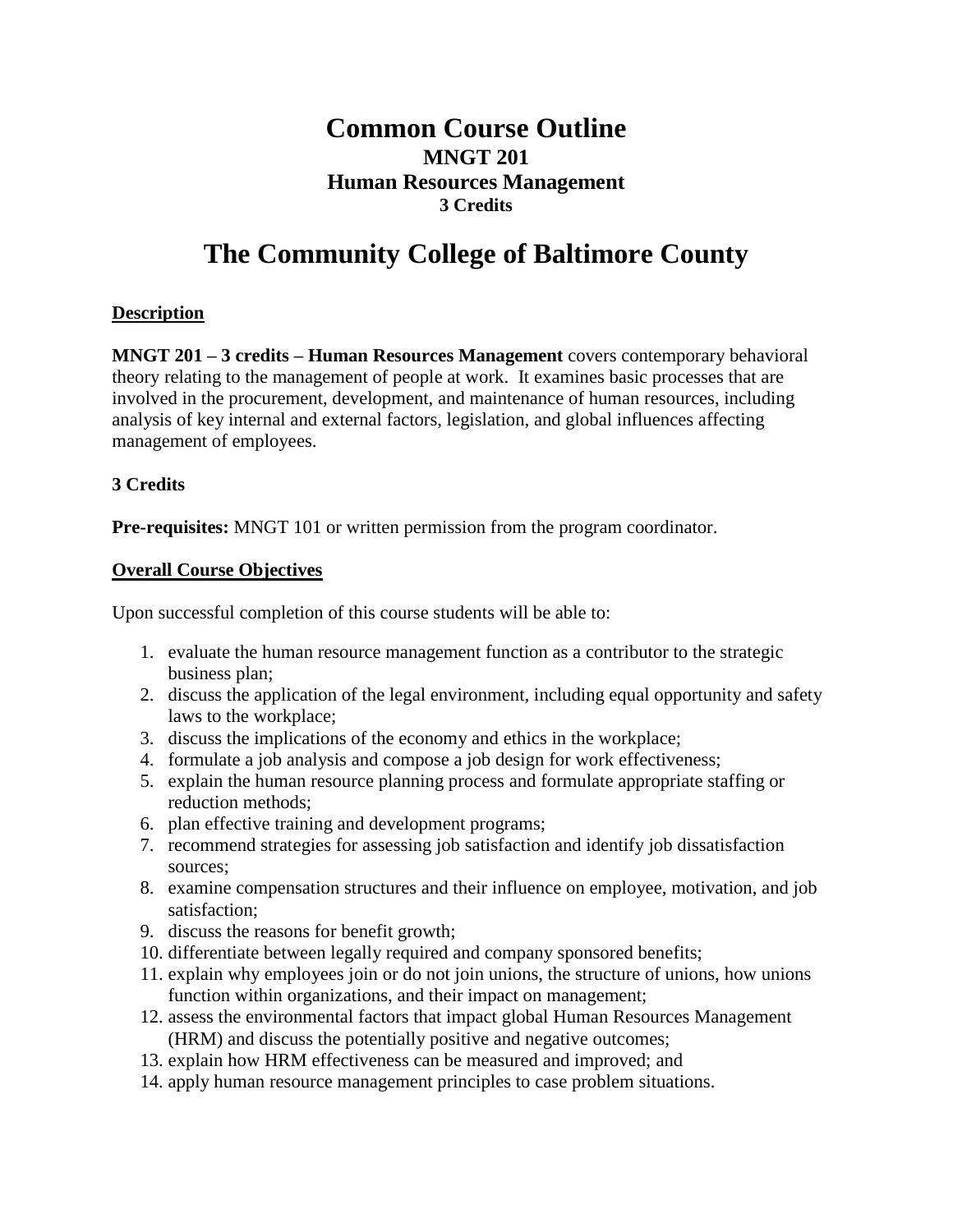### **Major Topics**

- I. Human Resource Management Gaining a Competitive Advantage
	- A. Components of the strategic management process
	- B. Role and value of Human Resources Management in strategy formulation
- II. Legal Environment
	- A. Equal Employment Opportunity and enforcement
	- B. Types of discrimination and retaliation
	- C. Current issues and safety
	- D. Ethics in the workplace
- III. Analysis and Design of Work
	- A. Work-flow analysis and organizational structure
	- B. Job analysis
	- C. Job design
- IV. Human Resource Planning and Recruitment
	- A. Forecasting, goal setting, and strategic planning
	- B. Recruitment process and sources
- V. Selection and Placement
	- A. Selection method standards
	- B. Types of selection methods
- VI. Employee Training and Development
	- A. Relationship between development, training and career
	- B. Designing and evaluating effective training and development programs
	- C. Approaches to employee development
	- D. Special training and development issues
- VII. Employee Separation and Retention
	- A. Managing voluntary and involuntary turnover
	- B. Employee assistance and wellness programs
	- C. Outplacement counseling
	- D. Sources of job dissatisfaction
	- E. Measuring and monitoring job satisfaction
- VIII. Pay Structures
	- A. Equity theory and fairness
	- B. Developing pay levels
	- C. Current challenges
	- D. Government regulation of employee compensation
	- IX. Employee Pay and Benefits
		- A. Pay, motivation, and labor force composition
		- B. Pay for performance programs
		- C. Reasons for benefit growth
		- D. Benefit programs and management
		- E. Regulatory issues
	- X.Collective Bargaining and Labor Relations
		- A. Labor relations framework
		- B. Goals and strategies
		- C. Legal framework
		- D. Contract negotiation and administration